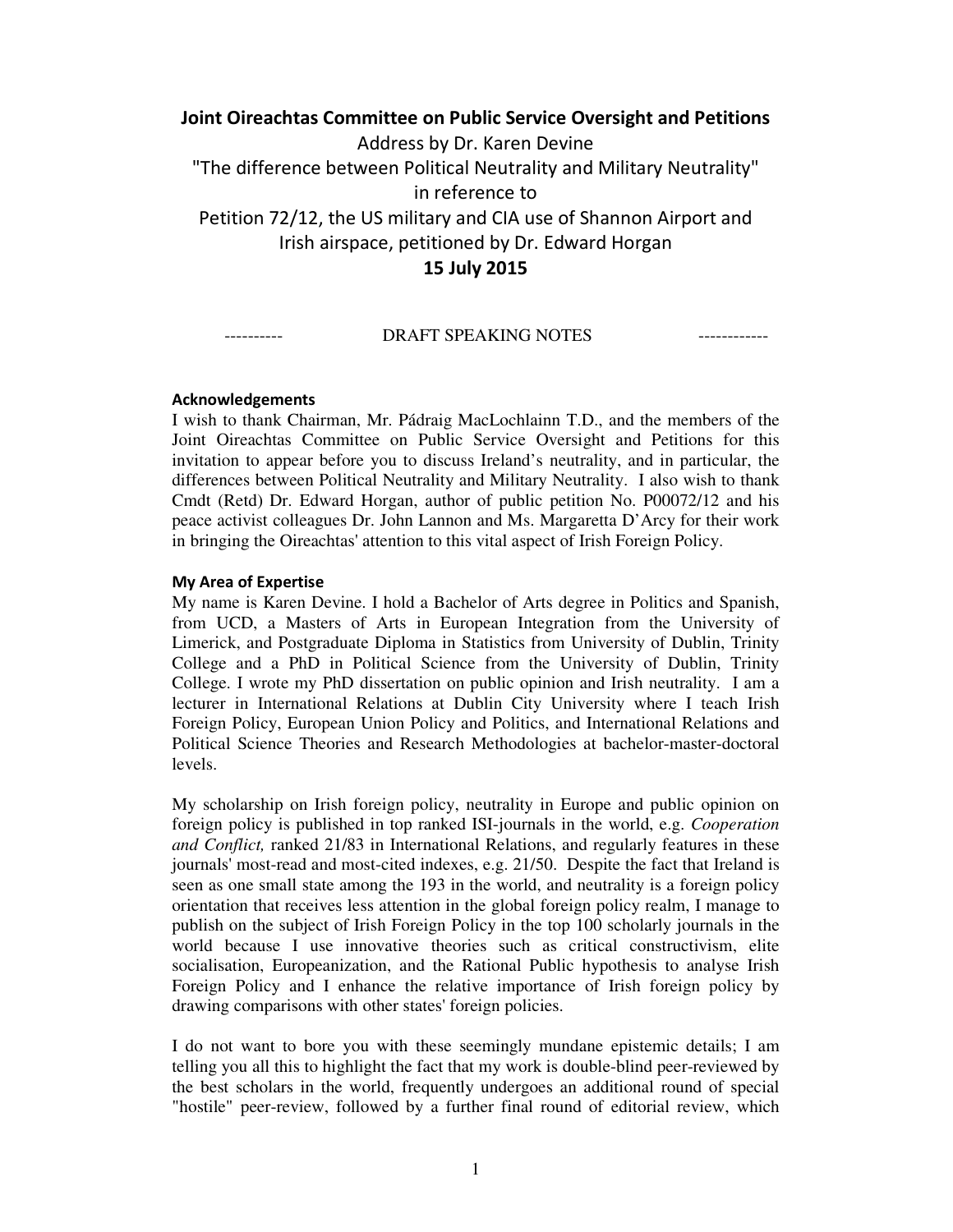means that my work has been interrogated in minute detail and found to have met the highest, scholarly standards of quality and academic credibility. The rigour and veracity of my research on Irish Foreign Policy is also seen through the award of several prestigious national and international scholarships including Chevening, Irish Research Council and Fulbright awards.

The scholarly work I will present today is different in many ways from that published by think-tank funded by the European Union or the Irish Government for political purposes. I will return to this point at the end of my presentation.

## **Topic and Introduction**

Today I am honoured to address the topic given to me by the Committee, "The difference between Political Neutrality and Military Neutrality". I have three sets of points to make.

(1) The first point is that there are two concepts of neutrality in the debate on and formulation of Irish Foreign Policy: neutrality, and 'military neutrality'. Only one of these concepts exists in international law, has been practiced by states over centuries, and is recognised as a bona fide foreign policy norm. That concept is 'neutrality'. There are no adjectives or pre-fixes associated with the term: it's simply 'neutrality'.

## **PART ONE: "MILITARY NEUTRALITY"**

"Military neutrality" does not exist in international law, it is not a recognised practice of states, and nor is it considered as a traditional foreign policy norm in the international system. 'Military neutrality' is a term created by governments of neutral states who sought membership of the EEC/EU, as a way to agree at the EU level to the progressive framing of a common defence policy, leading to a collective EU defence and the eradication of neutrality, whilst at the same time, telling their electorates at home that the neutrality of the state is retained.

The definition of the term has changed over time. For example, on 11th March 1981, then Shadow Foreign Minister, Garret FitzGerald referred to it as meaning "nonparticipation in a military alliance…not a member of NATO, WEU or any other alliance" (Dáil Éireann, Vol. 327: Col. 1424). Various government ministers and leaders have proffered different statements and definitions since then, with the variation in response to developments in EU security and defence policy ambitions (see Figure 1), e.g. "There is no such thing as, if you like, complete military neutrality" (Smith) on the 18th of January 2003; "non-membership of military alliance, and specifically, non-membership of an alliance with a mutual defence commitment" (Cowen) on 20th March 2003; non-membership of "pre-existing military alliances with mutual automatic obligations" (Mansergh) on 24th January 2004, followed by the assertion that Ireland's foreign policy tradition is only "partly described as neutrality".

The Irish Government, post-Lisbon Treaty ratification, has effectively re-defined the concepts of 'military neutrality' and 'non-participation in military alliances' to mean (1) membership of the WEU military alliance through the 'back door' of a merger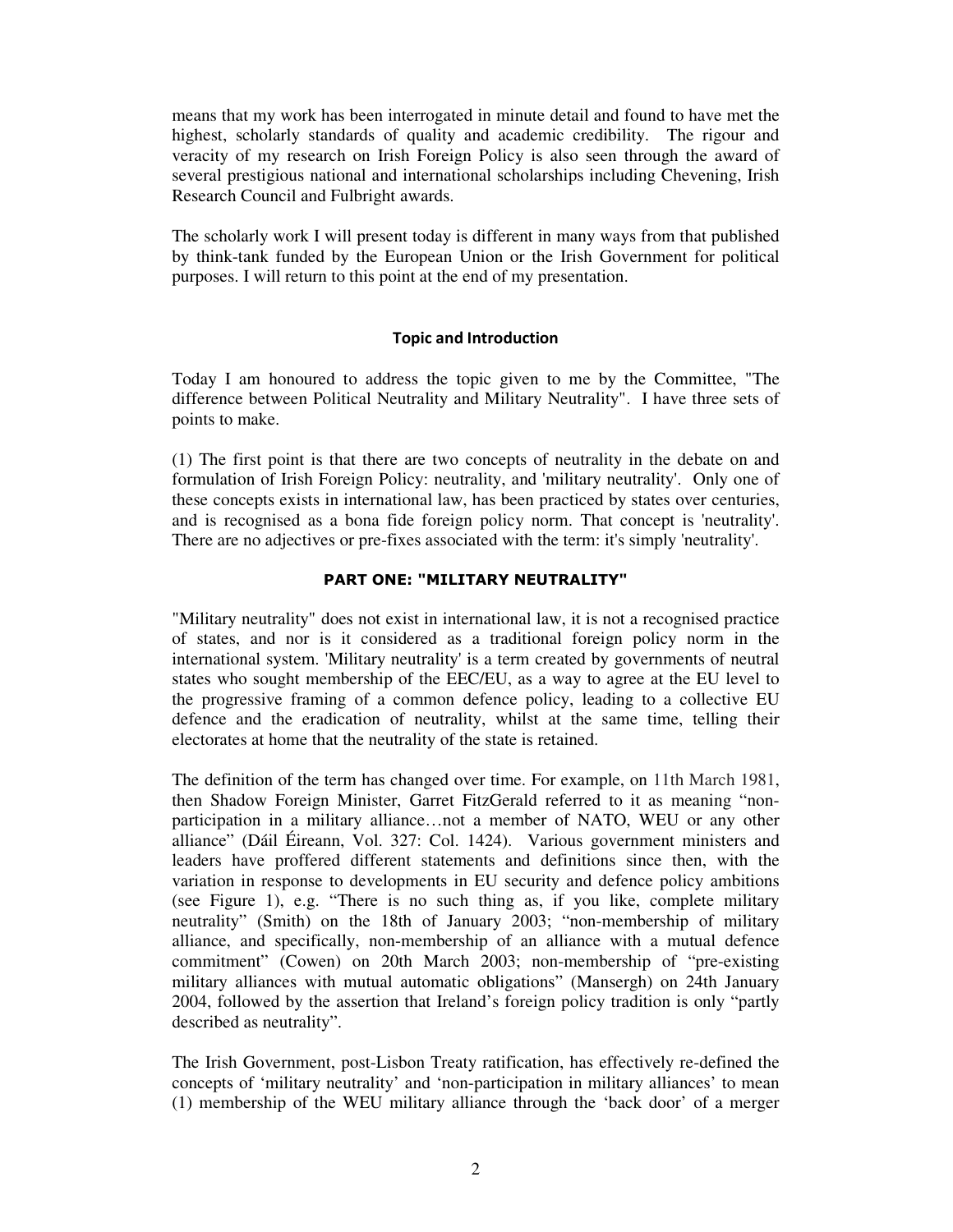with the EU (Laursen, 1997: 16) and (2) the assumption of the WEU's Article V mutual defence clause.<sup>1</sup>

#### **Figure 1: EU mutual defence clause timeline vs Government's neutrality concept**



Scholars have concluded that 'the term "military non-alliance" has been defined in such a way that it has close to no meaning at all' (Ojanen 2005: 410).

#### **Reconfiguring neutrality to make it compatible with support for the Iraq War**

The decision to aid belligerents in war is against neutrality-based foreign policy, and incompatible with article 2 of the Fifth Hague Convention on the Rights and Duties of Neutral Powers and Persons in Case of War on Land. (October 18, 1907) The Irish government's decision to permit the transit of hundreds of thousands of US soldiers through Shannon airport on their way to the Iraq War in 2003 violated in the international law on neutrality and set it apart from other European neutrals who refused such permission. The government insisted "Irish neutrality is a policy choice and is not defined exclusively on the basis of international legal instruments such as the Hague Convention of 1907." (Cowen, Dáil Éireann Vol. 565: Col. 629) The government maintained it had to "define neutrality in a very complex set of circumstances; the value of international friendships and the expectations that come with those friendships," (Cowen, Dáil Éireann Vol. 563: Col. 723-724) whilst reiterating a new mantra, "Neutrality policy has also been informed by the view that military neutrality on its own is not sufficient to maintain conditions of peace and security internationally."

-

<sup>1</sup> Quille (2010) notes: 'Most observers agree that the Lisbon Treaty formula matches the guarantee of the Brussels Treaty'; the Brussels Treaty is the founding Treaty of the WEU.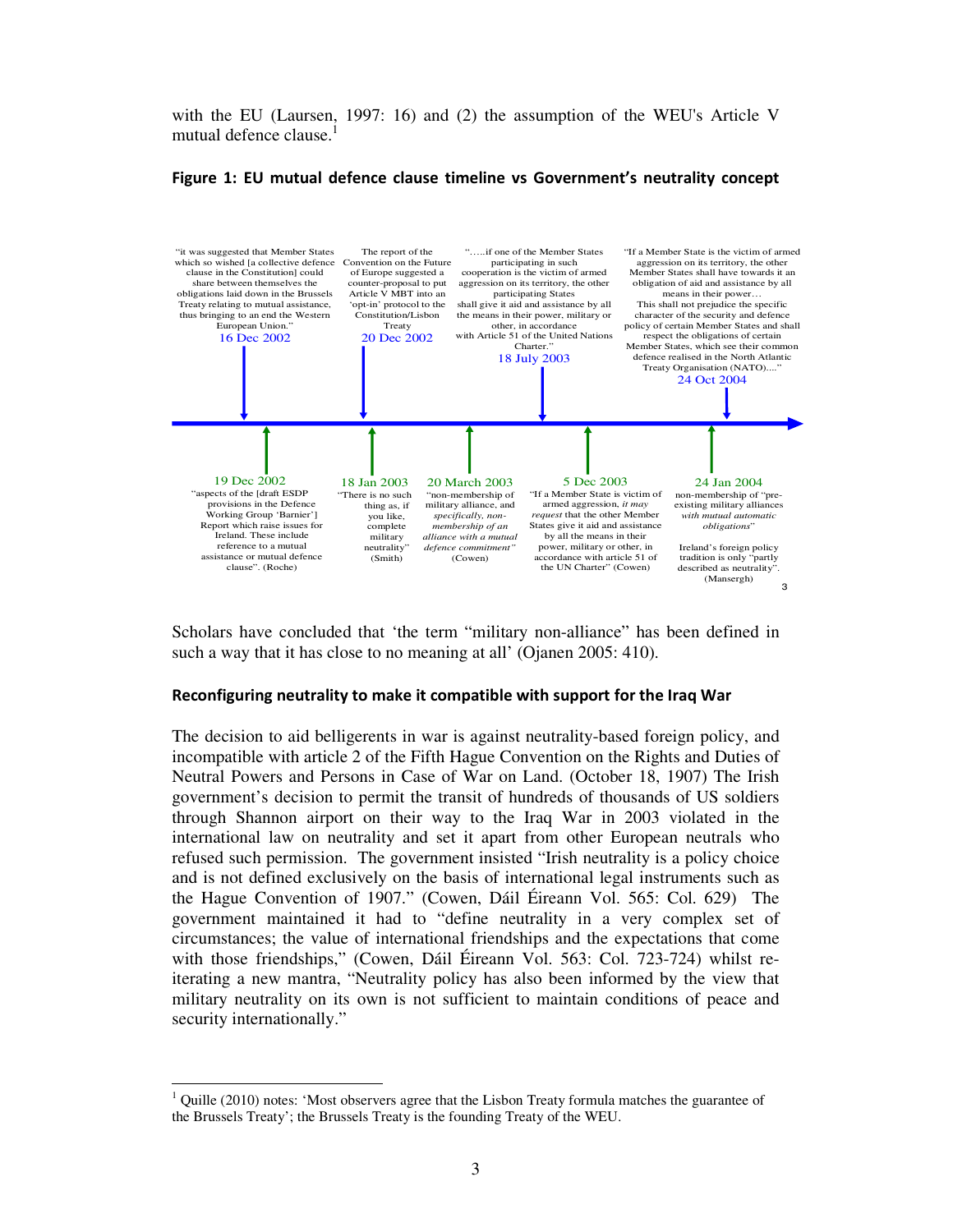#### **PART TWO: "NEUTRALITY" and PUBLIC OPINION**

The second set of points concern Irish public opinion and neutrality:

(a) The Irish public do not define neutrality as non-membership of a military alliance. The assertion made by Irish Government elites that their narrow definition of 'military neutrality' is the concept held by the Irish public, e.g. the then Minister for State Mr. Tom Kitt, TD declared in Dáil Éireann that "the central and defining characteristic of Irish people in this area ... is our non-participation in military alliances" (*Irish Times*, 2003) is wrong. Surveys conducted in the 1980s, 1990s and 2000s show that an average of just 2.5% of people define neutrality as "staying out of NATO/nonmembership of military alliances".

(b) The Irish people's concept of neutrality is clear-cut and broadly consistent over time, with the top three substantive elements being "not getting involved in war," "independence/staying independent," and "not taking sides [in wars]/impartiality" (Devine, 2008: 473).

|                                                   | Rank order |          |       |                             |  |  |  |  |
|---------------------------------------------------|------------|----------|-------|-----------------------------|--|--|--|--|
| <b>Survey responses</b>                           | April 1985 | May 1992 |       | June $1992 \quad 2001/2002$ |  |  |  |  |
| Don't get involved in wars                        | 9          |          |       |                             |  |  |  |  |
| Don't know                                        |            |          |       |                             |  |  |  |  |
| Independence/staying independent                  | 4          | 3        | 3     | 3                           |  |  |  |  |
| Don't take sides in wars/non-partisan/<br>neutral | 3          | 5        | 4     | 6                           |  |  |  |  |
| Means nothing/not possible                        | 8          | 4        | 6     | 4                           |  |  |  |  |
| Staying out of NATO/military<br>alliances         | $5\%$      | $2\%$    | $2\%$ | $1\%$                       |  |  |  |  |
| Don't know                                        | 31%        | 25%      | 21%   | 16%                         |  |  |  |  |

**Table 1: Rank Order of neutrality definitions offered by the Irish public and the percentage of people adhering to 'military neutrality'** 

(c) The public concept accords with neutrality in international law and the most strongly supported public concepts closely resemble the wider, "active" concept of neutrality that embodies characteristics such as peace promotion, nonaggression, the primacy of the UN, and the confinement of state military activity to UN peacekeeping, not being involved in wars, and maintaining Ireland's independence, identity, and independent foreign policy decision-making (in the context of "big power" pressure) (2001/02 ISPAS survey).

(d) The results of thirteen surveys from 1981 to 2013 show that Irish public attitudes towards neutrality are also consistent over time: depending on the question wording and response options available, between roughly 2 in 3 and 4 in 5 people support neutrality and 1 in 5 reject neutrality.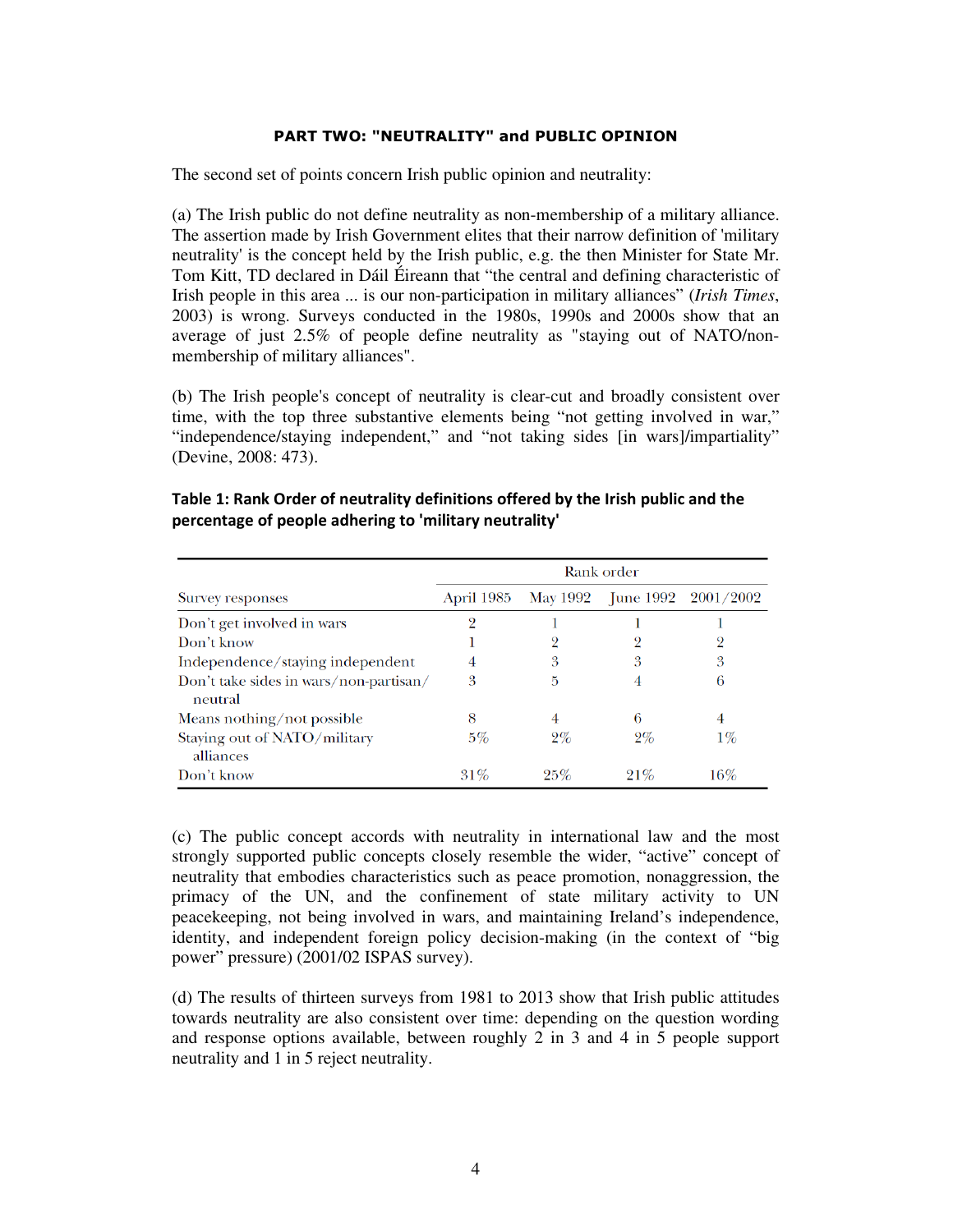#### **TABLE 2: ATTITUDE TO NEUTRALITY AND 'MILITARY NEUTRALITY' (%), 1981-2003**

| 64<br>Alliance-against<br>Neutrality-against<br>65<br>64<br>dropping<br>59<br>Neutrality-remain<br>69<br>72<br>76<br>Neutrality-maintain<br>55<br>80<br>78<br>84<br>Neutrality-retain<br>69<br>71<br>Gulf I - neutral<br>Gulf II - military<br>81<br>interv. unjustified<br>Alliance-prepared<br>25<br>to consider joining | Year              | <b>MRBI</b><br>March<br>1981 | <b>MRBI</b><br>April<br>1985 | <b>NUIM</b><br>1988/ | <b>MRBI</b><br>Jan | <b>IMS</b><br>Feb | <b>MRBI</b><br>April | LMR<br>May | <b>MRBI</b><br>June<br>1992 | <b>MRBI</b><br>Sept | <b>MRBI</b><br>June<br>2001 | <b>ISPAS</b><br>2001/ | <b>EOS</b><br>Jan<br>2003 | Red C<br>Aug |
|----------------------------------------------------------------------------------------------------------------------------------------------------------------------------------------------------------------------------------------------------------------------------------------------------------------------------|-------------------|------------------------------|------------------------------|----------------------|--------------------|-------------------|----------------------|------------|-----------------------------|---------------------|-----------------------------|-----------------------|---------------------------|--------------|
|                                                                                                                                                                                                                                                                                                                            |                   |                              |                              | 1989                 | 1991               | 1991              | 1991                 | 1992       |                             | 1996                |                             | 2002                  |                           | 2013         |
|                                                                                                                                                                                                                                                                                                                            |                   |                              |                              |                      |                    |                   |                      |            |                             |                     |                             |                       |                           |              |
|                                                                                                                                                                                                                                                                                                                            |                   |                              |                              |                      |                    |                   |                      |            |                             |                     |                             |                       |                           |              |
|                                                                                                                                                                                                                                                                                                                            |                   |                              |                              |                      |                    |                   |                      |            |                             |                     |                             |                       |                           |              |
|                                                                                                                                                                                                                                                                                                                            |                   |                              |                              |                      |                    |                   |                      |            |                             |                     |                             |                       |                           |              |
|                                                                                                                                                                                                                                                                                                                            |                   |                              |                              |                      |                    |                   |                      |            |                             |                     |                             |                       |                           |              |
|                                                                                                                                                                                                                                                                                                                            |                   |                              |                              |                      |                    |                   |                      |            |                             |                     |                             |                       |                           |              |
|                                                                                                                                                                                                                                                                                                                            |                   |                              |                              |                      |                    |                   |                      |            |                             |                     |                             |                       |                           |              |
|                                                                                                                                                                                                                                                                                                                            |                   |                              |                              |                      |                    |                   |                      |            |                             |                     |                             |                       |                           |              |
|                                                                                                                                                                                                                                                                                                                            | Neutrality-change |                              |                              |                      |                    |                   |                      |            |                             | 20                  |                             |                       |                           |              |
| 20<br>15<br>Neutrality-reject                                                                                                                                                                                                                                                                                              |                   |                              |                              |                      |                    |                   |                      |            |                             |                     |                             |                       |                           |              |
| 25<br>28<br>19<br>EC Defence-join                                                                                                                                                                                                                                                                                          |                   |                              |                              |                      |                    |                   |                      |            |                             |                     |                             |                       |                           |              |

Sources:

1981: IOPA Survey for Fine Gael by MRBI (code: MRBI/2056/81), between 1981-03-20 and 1981-03-27.

1985: Polls shows 64 opposed to any military alliance. The Irish Times Apr 29, 1985

1988/1989: Survey shows that 84% want neutral stance maintained *The Irish Times* Jun 10, 1992 (newspaper article) refers to the study 1991 Jan: IOPA, Survey for Irish Times by MRBI (code: MRBI/3930/91), between 1991-01-03 and 1991-01-03. Also: 69% say Republic should remain neutral over Gulf: The Irish Times Jan 26, 1991 (newspaper article) refers to the study whose fieldwork was on January  $23<sup>rc</sup>$ 

1991 February: IMS Survey for Sunday Independent in Gilland 2001: 151 quoting Marsh 1992:11, also IOPA (code: J.IS055.CMC) between 1991-02-21 and 1991-02-28

1991 April: IOPA, Survey for Irish Times by MRBI (code: MRBI/3950/91), between 1991-04-15 and 1991-04-16.

1992 May: IOPA, Survey for The Sunday Press by Lansdowne Market Research (code: am/ra/lr 2l-224), between 1992-05-29 and 1992- 06-08.

1992 June: IOPA, Survey for Irish Times by MRBI (code: MRBI/4060/92), between 1992-06-08 and 1992-06-08

1996: IOPA, Survey for Irish Times by MRBI (code: MRBI/4420/96), between 1996-09-24 and 1996-09-25

2001: June Cabinet faced with public hostility to war Smyth, Patrick *The Irish Times* Oct 1, 2002 (newspaper article) refers to the poll 2001/2002: Irish Social and Political Attitudes Survey (available at ISSDA)

2003: International Crisis Survey 21st- 27th of January 2003 conducted by EOS Gallup Europe network 15080 people aged 15 years in 15 Member States of the European Union, the 13 Candidate Countries, Norway and Switzerland: http://www.paks.uni-duesseldorf.de/ 2013: Red C Survey for PANA (Peace and Neutrality Alliance), August. Available at: http://www.pana.ie/download/Pana-Neutrality-Poll-September-2013-Pie-Charts.pdf

(e) Contrary to the mistaken claims of academics (due the misinterpretation of data), public concepts of neutrality are neither "inconsistent" nor "limited" (Gilland, 2001: 150–1 ; Jesse 2006: 20).

(f) Finally, public opinion on neutrality is based on values of independence and patriotism (see Table 3). The results of a structural equation model analysing ISPAS survey data shown in Table 3 below indicate that the more an individual values Irish independence and the prouder an individual is to be Irish, the more that person favours the maintenance of Irish neutrality.

The relationship between independence and patriotism is symbiotic, as historian Ronan Fanning surmises: "by the end of the Second World War neutrality had become what it largely remains in the popular mind until today: the hallmark of independence, a badge of patriotic honour inextricably linked with the popular perception of Irish national identity."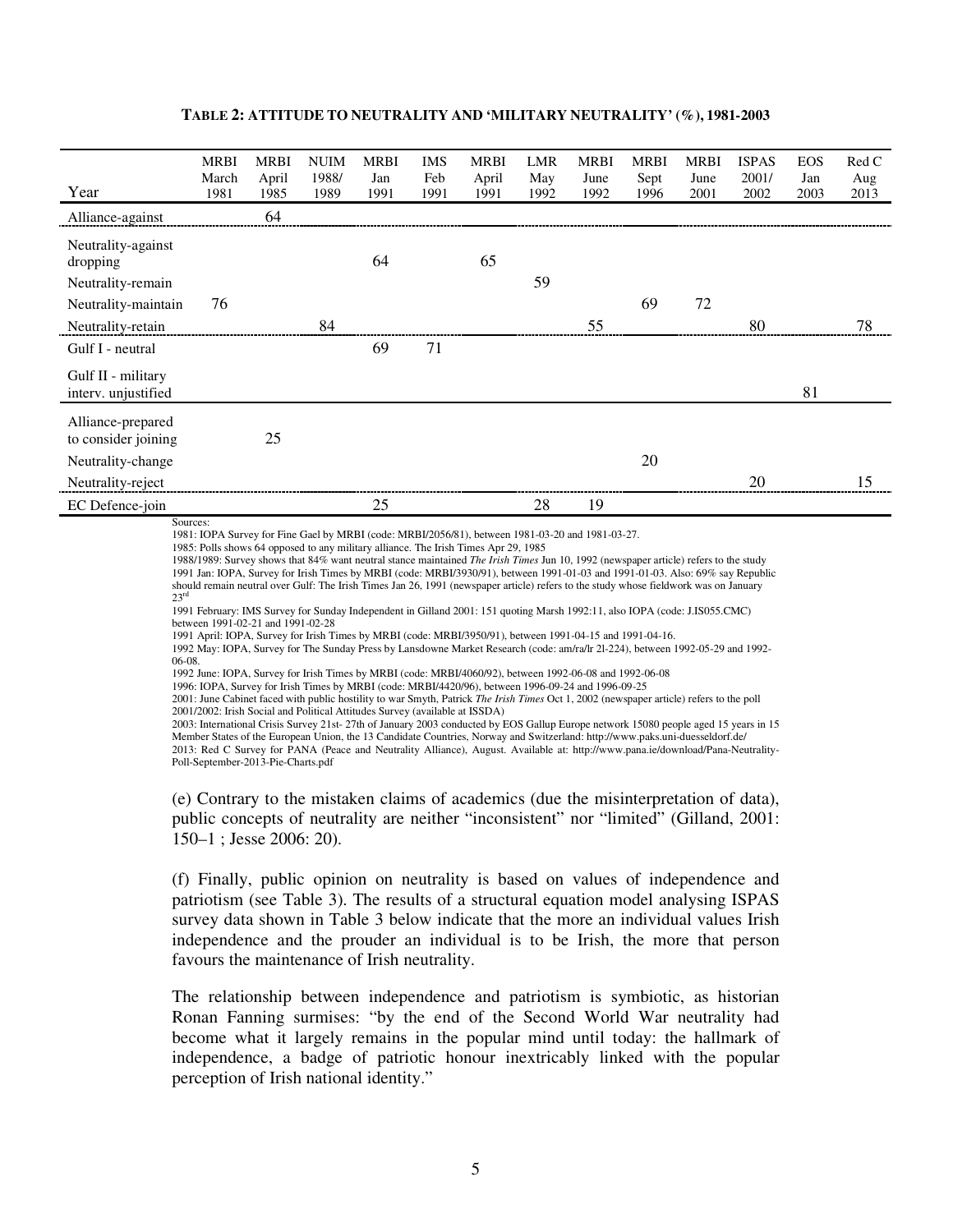| Dependent variable |              | Independent variables     | Estimate | S.E. | C.R.    |      |
|--------------------|--------------|---------------------------|----------|------|---------|------|
| <b>Neutrality</b>  | $\leftarrow$ | Ethnocentrism             | $-.146$  | .199 | $-.734$ | .463 |
| <b>Neutrality</b>  |              | $\leftarrow$ Patriotism   | .795     | .192 | 4.137   | ***  |
| <b>Neutrality</b>  |              | ← Northern Ireland        | $-.014$  | .052 | $-.265$ | .791 |
| <b>Neutrality</b>  |              | $\leftarrow$ Independence | .600     | .073 | 8.200   | ***  |
| <b>Neutrality</b>  | $\leftarrow$ | Efficacy                  | .037     | .074 | .503    | .615 |

**Table 3: Regression Weights of a Structural Equation Model of Public Opinion and Irish neutrality** 

Normative democratic theory supports the view that citizens are a wise source of foreign policy, preventing foreign policy designed solely in the interests of elites and even restraining leaders' war-making proclivities (Holsti, 1992: 440; Marquis et al., 1999: 454). Gaps between the policy preferences of leaders and citizens are seen as problematic (Page and Barabas, 2000: 339) and reflecting different values and interests rather than levels of attention or information (Page and Barabas, 2000: 360). Where public opinion is structured and informed, democratic theory calls for responsiveness by policymakers (Page and Barabas, 2000: 352). In other words, the Irish Government needs to heed public opinion on neutrality: is it coherent and consistent, and based on important and relevant political values and identity.

## **PART THREE: THE STRUCTURE OF THE STRUGGLE OVER "NEUTRALITY"**

The third issue concerns the domestic and international environment in which neutrality is discussed and defined. Irish public opinion on foreign policy is extremely politicised because Treaties that extend the scope of the objectives of the European Community (EC)/European Union (EU) are subject to a ratification device of a binding referendum in Ireland.

Opinion polls have shown that Irish neutrality is the top substantive policy reason given by Irish people who voted against the Single European Act (Jones 1987), and the Maastricht (Marsh 1992), Amsterdam (Sinnott 1998) and Nice Treaties (Sinnott 2001; Jupp 2002) in referendums. As the gap between the 'yes' and 'no' votes has narrowed in parallel with the expansion of EU foreign, security and defence policy, referendum campaigns in Ireland have become increasingly contentious and fraught because a ratification failure in one or more EU member-states means the Treaty in question cannot come into force.

In June 2008, the Irish people rejected the Lisbon Treaty by a substantial margin of 53.4 percent against, 46.6 percent in favour, based on a healthy turnout of 53.1 percent, and another phase of European integration was brought to a grinding halt. Neutrality was the most divisive issue in the Lisbon Treaty referendum campaign. Research showed that "strengthening neutrality" was a major driver of people's decision to vote 'no'.

Irish voters who rejected the Lisbon Treaty in order to safeguard neutrality were correct because neutrality is incompatible with the European Union's defence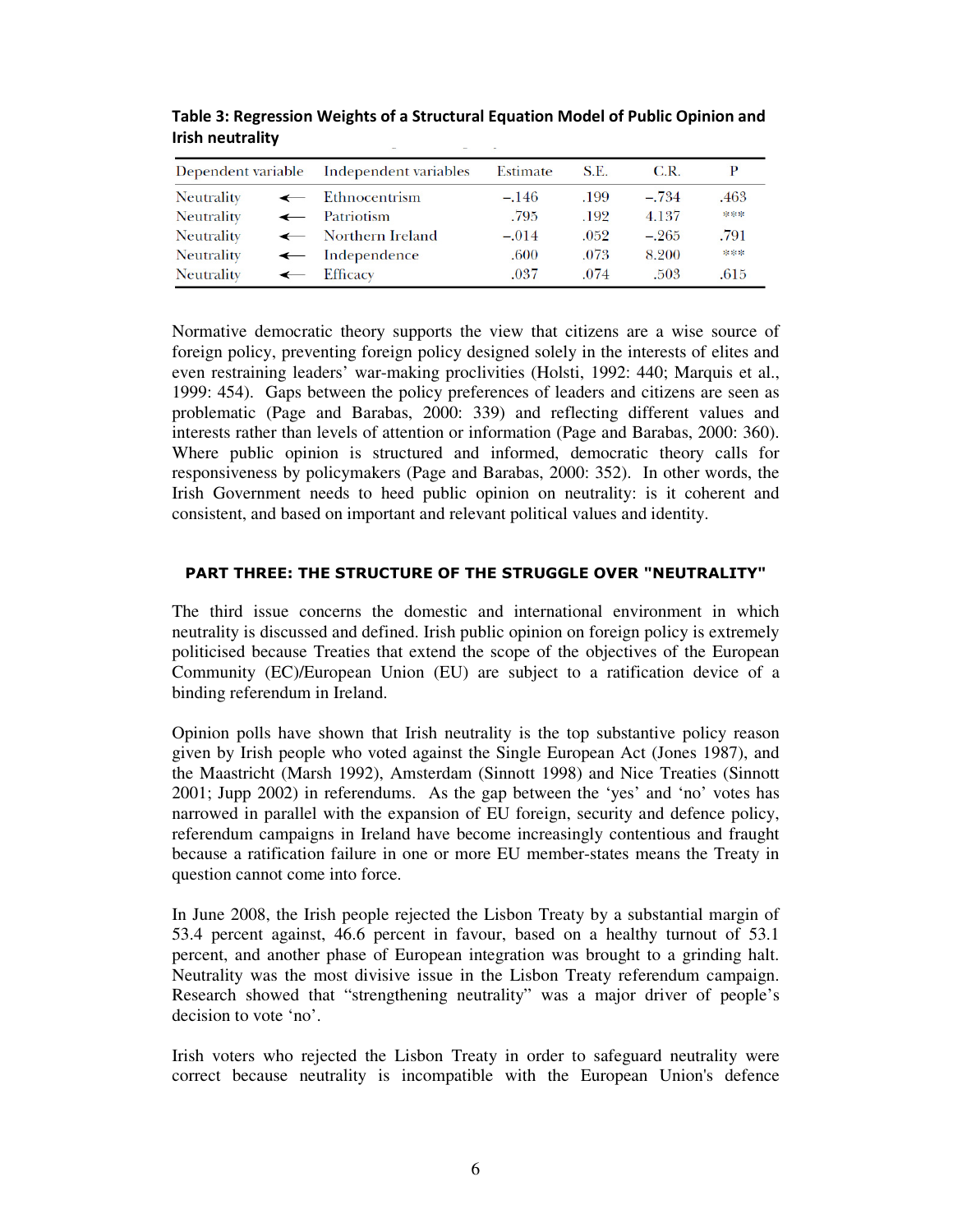provisions enacted through the Lisbon Treaty. Table 4 below compares the various elements of neutrality with the EU's CSDP.

| Element of neutrality                                                                         | Status                     | Lisbon Treaty Article/provision                                                                                                                                                                                                                                                                                                                                                                                      |
|-----------------------------------------------------------------------------------------------|----------------------------|----------------------------------------------------------------------------------------------------------------------------------------------------------------------------------------------------------------------------------------------------------------------------------------------------------------------------------------------------------------------------------------------------------------------|
| Non-involvement in war/<br>other countries' wars                                              | Incompatible/<br>Competing | Art. 42.7 requires a response 'by all means in<br>their power' to member states suffering armed<br>aggression /Art.28B permits unlimited military<br>EU action that neutrals may be associated with                                                                                                                                                                                                                  |
| Self-defence only                                                                             | Competing                  | Art.28B provides capacity for pre-emptive action                                                                                                                                                                                                                                                                                                                                                                     |
| Primacy of the UN/<br>only UN peacekeeping                                                    | Incompatible               | Under Art.28A(1) EU peacekeeping missions do<br>not require a UN mandate (neutrals' proposals<br>for this were rejected) Art $2(5)/10A$ merely<br>declares respect for the UN Charter principles                                                                                                                                                                                                                     |
| Anti-militarism                                                                               | Incompatible               | Art.28A(3) commits member-states to<br>improvements that are said to require increased<br>spending and a common arms policy within the<br>European Defence Agency Art.28D                                                                                                                                                                                                                                            |
| Impartiality/Anti-big<br>power politics/independent<br>decisions amid 'big power'<br>pressure | Incompatible               | Art.10 and Art.280 $E(2)$ lift the ban on the use of<br>enhanced cooperation in the field of ESDP;<br>Art.28A(6) provides for permanent structured<br>cooperation to enable larger states to execute 'most<br>demanding' military acts; combined with<br>Art.15B/201a Constructive Abstention, unanimity<br>is a non sequitur. Art.280B/Art 11(2-3)/ Art.16b<br>eliminates abstaining states' independence in action |
| Non-aggression<br>Peace-promotion                                                             | Competing                  | Neutrals' Convention representatives proposed<br>clauses to limit EU military action/repudiate war<br>were rejected.                                                                                                                                                                                                                                                                                                 |
| Non-membership of a<br>military alliance                                                      | Incompatible               | Art.28A(7) transfers WEU mutual defence clause<br>to the EU, completing the WEU-EU merger (as a<br>result the WEU was officially terminated in March<br>2010); thus EU has subsumed a military alliance                                                                                                                                                                                                              |

## **Table 4. Neutrality and CSDP: Compatible or Competing?**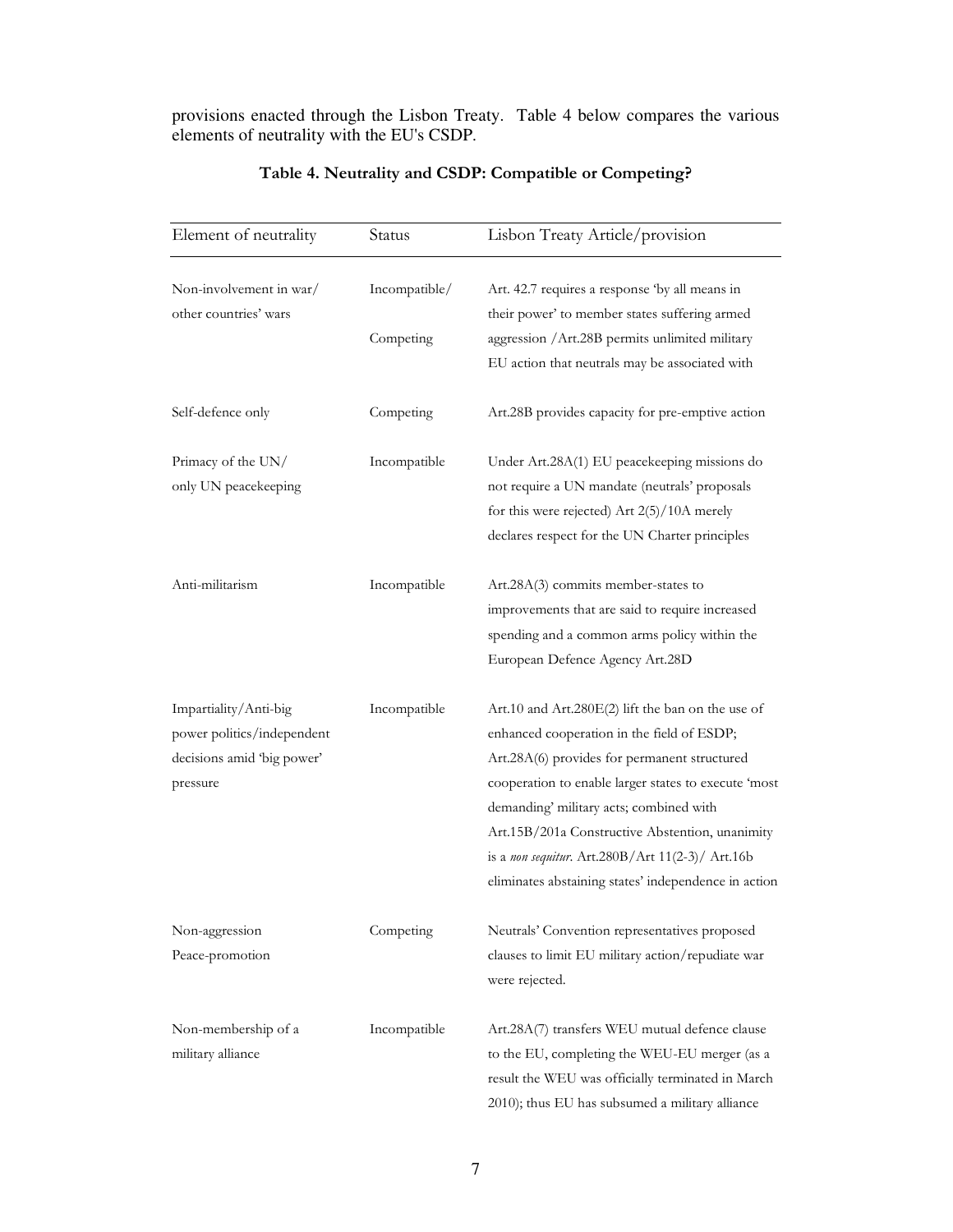#### **PART THREE: THE STRUCTURE OF THE STRUGGLE OVER "NEUTRALITY"**

#### **3) The Power Structure of Discourses on Irish and European Neutrality**

There is evident bias in the research and reporting of public attitudes to neutrality and other European Security and Defence options. Irish scholars have criticised the 'sizeable body of feeling, innuendo and unargued comment in the writings of some politicians, journalists and historians who are clearly unhappy with Ireland's ambiguous position'. (McSweeney, 1985: 4)

One of the many financial instruments at the disposal of the EU is its External Relations budget for Information programmes, amounting to  $\epsilon$ 10,700,000 in 2008. These monies are expended on "the organisation of visits for groups of journalists" and "support for the information activities of opinion leaders that are consistent with the European Union's priorities." (Draft General Budget of the EU,  $2008^2$ ) These journalist 'opinion leaders' dominating the discourses on the EU and neutrality in Irish newspapers and broadcast media shows coordinate their positions with the EU's specially funded 'academics', the so-called "Jean Monnet" lecturers. Officially, Jean Monnet Chairs are teaching posts with a specialisation in European integration studies. Unofficially, these posts, co-financed by the EU up to a level of 75%, are to encourage "associations of professors and researchers to communicate, teach and *promote* the European Integration Process" (emphasis added).<sup>3</sup> The public are largely unaware of the extent to which the seemingly objective academics dominating the media discourses in Ireland are, in fact, on the EU's payroll and tasked with promoting the EU's CSDP and concomitant hostile discourses on neutrality.

Such agents also dominate board positions in bona fide academic institutions such as the Royal Irish Academy (RIA). These EU-sponsored journalists and so-called Jean Monnet academics also benefit from further financial resources through EU-funded think tanks such as the Institute of [International and] European Affairs in Ireland. The European Commission also finances the state broadcaster's European Correspondent position based in Brussels. The list goes on…suffice to say that the truly academic and objective voices on neutrality and EU CSDP are rarely heard and actively suppressed by these agents. Media have a responsibility to ask contributors to declare their affiliations with the EU and the amount of funding they have received over the years for their work on behalf of the EU.

In this final section of my presentation, I highlight some portraits of public preferences that are clearly coloured by the political and policy preferences of the authors who are part of the EU-funded elite. Examples include the omission of key public preferences in the realm of foreign policy from Eurobarometer surveys, and inaccurate reporting of Eurobarometer-type questions by academics in the media. Rabin argues that "the Eurobarometer has truly become an instrument of governance, as they say nowadays.…it is a tool that, I believe, researchers trust….The Eurobarometer has now become a tool that we can describe as practical, indispensable and incontestable." Eurobarometer can only be considered a tool of governance if it

-

<sup>2</sup> Available at: http://eur-lex.europa.eu/budget/data/P2008\_VOL4/EN/nmc-titleN188CA/nmc-chapterN19693/articles/index.html

<sup>3</sup> Source: w*ww.ucy.ac.cy/researchE/researchnewsE/Jean\_Monnet.ppt*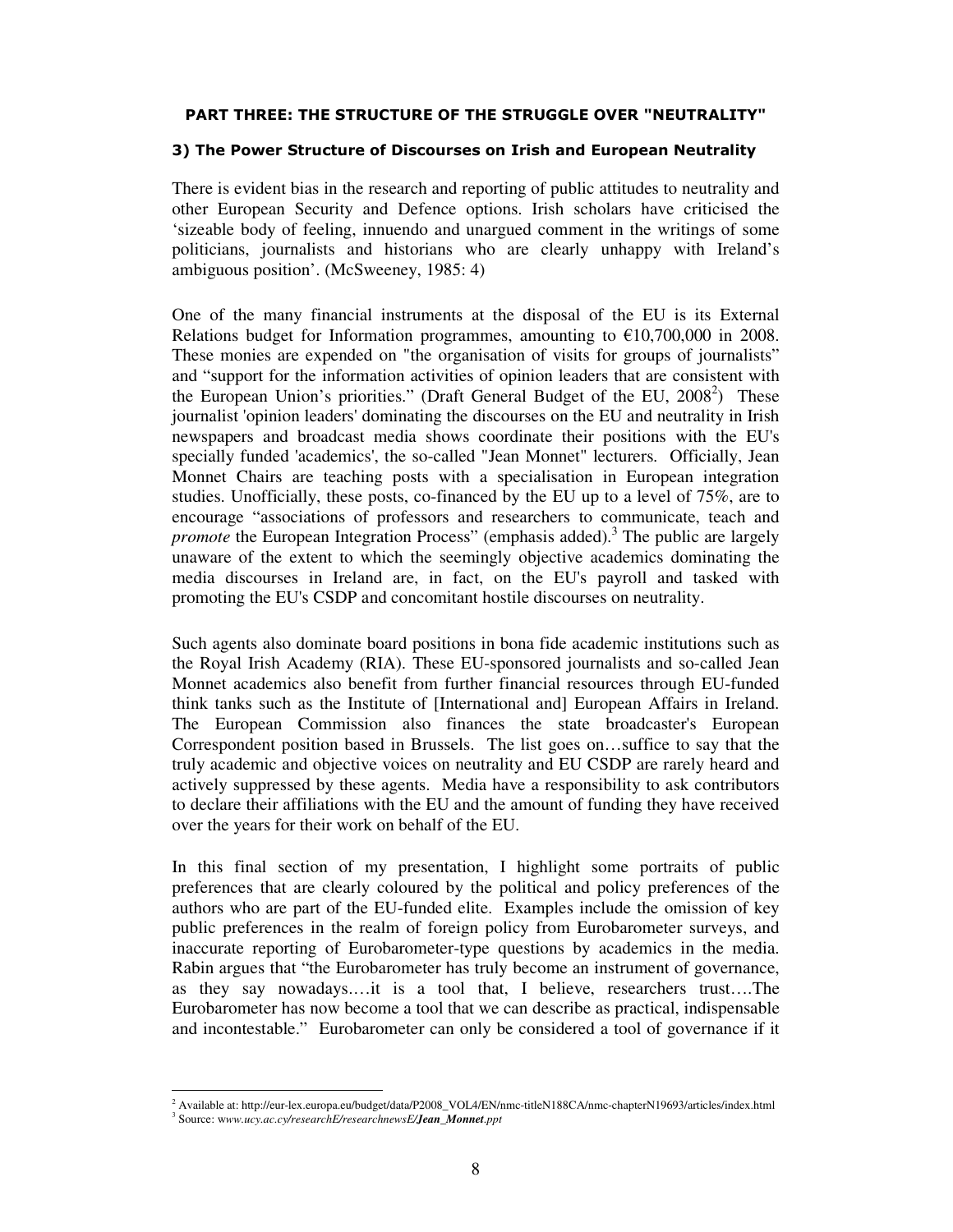does indeed capture the true policy preferences and foreign policy concepts of the publics in the EU; does it?

In a review of EC polling from 1962 to 1982, I found evidence that the balance between the Eurobarometer functions of evaluating public opinion and acting as a tool of politics is skewed towards the latter, evinced through (1) the generalisation of claims as to the truth of 'European' peoples' preferences based on the omission of several cases of populations; (2) the universalisation of claims to knowledge of public foreign policy preferences based on a seemingly politically motivated omission of evinced preferences from the list of options presented to respondents. For example, Richard Eichenberg claims that "the "neutralist option", so enthusiastically researched by the pollsters, never exceeded 20% in any country" (Eichenberg, 1989: 263) but it is clear from the data in Table 5 that neutrality was favoured by a majority in France (31%) and sizeable minorities in Italy (29%) and Belgium (29%), and in figures that greatly exceeded 20%.

| <b>NATION</b>                         | <b>FRANCE</b> | <b>BELGIUM</b> | NETHER LANDS | GERMANY | <b>ITALY</b> | LUXEMBOURG               | <b>DENMARK</b> | IRELAND        | В |
|---------------------------------------|---------------|----------------|--------------|---------|--------------|--------------------------|----------------|----------------|---|
| DEFENCE POLICY - PREFERED<br>ALLIANCE |               |                |              |         |              |                          |                |                |   |
| NATO MILITARY ALLIANCE                | 27.5          | 47.5           | 71.9         | 66.3    | 36.8         | $\overline{\phantom{a}}$ |                | ٠              |   |
| WESTEUROPE MILITARY                   | 30.5          | 13.8           | 5.0          | 13.7    | 19.7         | $\overline{\phantom{a}}$ | $\blacksquare$ | $\blacksquare$ |   |
| WESTEUROPE NON-MILITARY               | 10.8          | 9.3            | 7.6          | 10.1    | 14.3         | $\overline{\phantom{a}}$ |                | ٠              |   |
| COMPLETELY NEUTRAL POS                | 31.2          | 29.4           | 15.5         | 10.0    | 29.2         | ۰                        | ٠              | ٠              |   |
| Total                                 | 100.0         | 100.0          | 100.0        | 100.0   | 100.0        | $\overline{\phantom{a}}$ | $\blacksquare$ | ٠              |   |
| $N =$                                 | 800           | 710            | 907          | 834     | 1,021        | 0                        | 0.             | 0              |   |

**Table 5. Public Opinion: Neutrality as European Security Option, 1979**

Anton DePorte volunteered that "reports of neutralism and pacificism in European public opinion" were of concern to elites that feared that "the domestic base of support for the Alliance had been eroded" (in Eichenberg, 1989: 123-124). Unsurprisingly, given EC's horror at the support for neutrality among NATO-member state populations, the neutrality response option was dropped from the questionnaire wording in Eurobarometer surveys conducted after 1979.

Another classic case drawn from media discourse in Ireland involves a pseudoacademic analysis of an *Irish Times* poll carried out by TNS/MRBI in an article entitled, 'Poll Reveals a Canny Electorate'. The author of the piece (a Jean Monnet) stated that "68 percent of us are quite happy for Ireland to join some form of a common European defence." (Tonra, *Irish Times*, 23 May 2003) In fact, the question asked people to consider a statement, the statement being, "Ireland should consider joining a future European Union common defence". The question definitively did not ask people whether they would have Ireland *join* a European Union common defence, rather the respondents of the survey *were asked to consider a statement about*